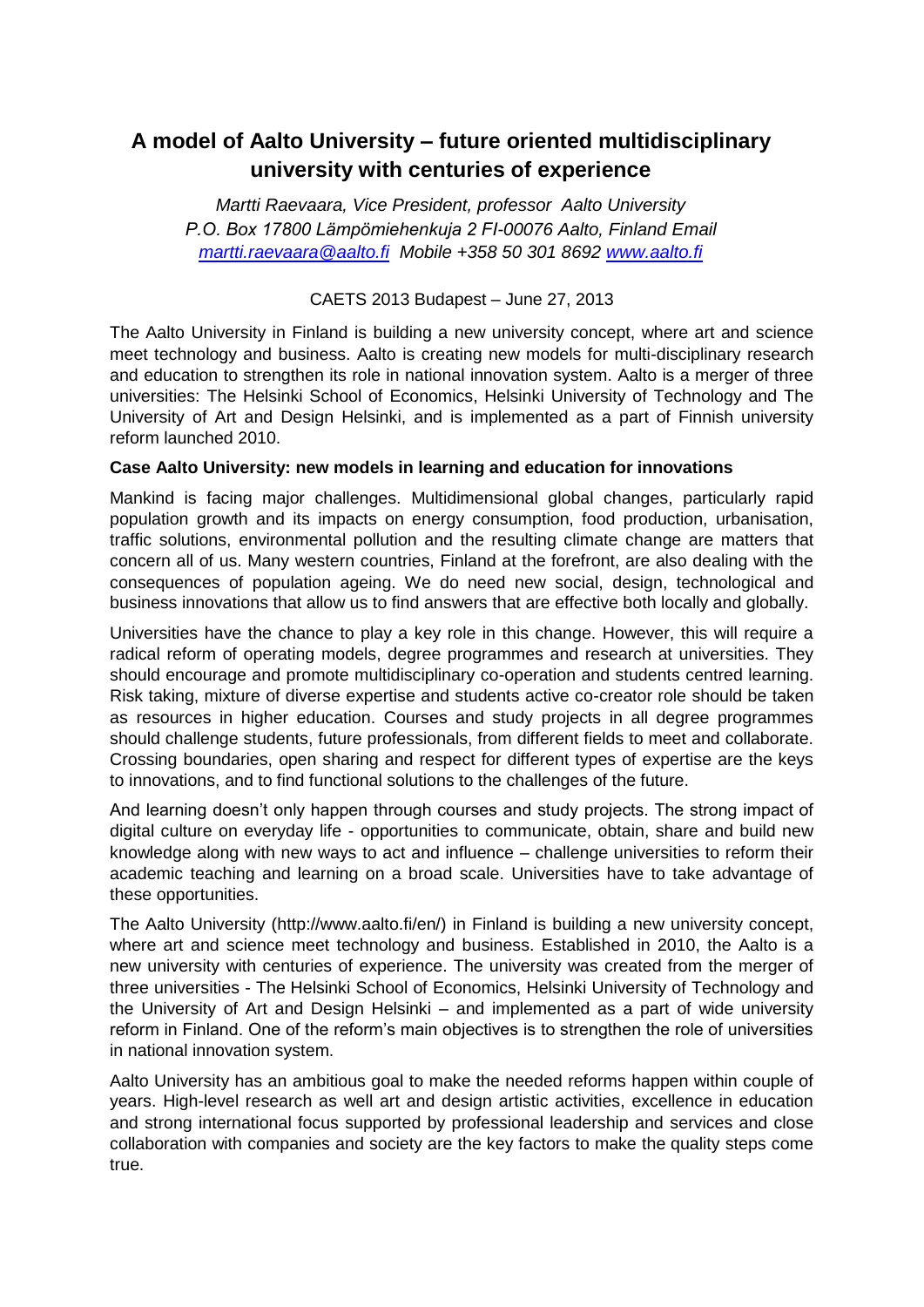The combination of technology, art, design and business and the new structure of six schools open up inspiring possibilities for high-quality and multi-disciplinary research and education. The University is strongly future-oriented and will create an internationally attractive environment for learning and research. The tenure track, academic career system, with strong international recruitment is the foundation for the key Aalto's objectives.

Curricula reform of Bachelor and Master programmes based on future scenarios, visionary leadership of degree programmes and pedagogical studies for teachers related with advance on tenure track are tools to promote rethinking and innovating courses and teaching. A student-centred culture that encourages people to cross borders and passionately learn new things is fostered. Entrepreneurial spirit joint with students' active role will enhance reforms in degree programmes and build new learning and teaching culture. Students are seen as cocreators and stimulated by trust, support, freedom and responsibility.

As a vice president of academic affair (learning and education), I'm in charge of leading reforms in learning, teaching and degree programmes. My presentation focuses on key ideas, action points, experiences and results of the first three inspiring years of Aalto University.

Below some examples of spearhead schemes, projects and openings to implement learning, teaching and education reforms (faster):

## **New platforms**

**• Design Factory** - http://www.aaltodesignfactory.fi

See also DF networks with Tongji University in Shanghai China and Swinburne University of Technology in Melbourne, Australi[a](http://www.aaltodesignfactory.fi/network/)

- <http://www.aaltodesignfactory.fi/network/>
- newest Design Factory opened in November 2012 in Chile, hosted by Duoc UC (part of Pontifica Catholic University of Chile)
- <http://www.aaltodesignfactory.fi/next-step-south-america-the-creation-of-df-chile-at-duoc-uc/>
- **ADDLab**, Aalto Digital Design Laboratory http://addlab.aalto.fi

• **LabLife3D learning environment** for biotechnology and chemistry education situated in Second Life

- <https://sites.google.com/site/lablife3d/>

### **Multidisciplinary Master Degree programmes**

- International Design Business Management http://idbm.aalto.fi
- Creative Sustainability http://acs.aalto.fi

• Aaltonaut programme - interdisciplinary studies for Bachelor's level students in the fields of Arts and Design, Business and Engineering. A launch for creating independent interdisciplinary Bachelor Degree programme

- http://blogs.aalto.fi/aaltonaut/

### **Student based and led activities and projects**

- Aalto Entrepreneurship Society [http://aaltoes.com](http://aaltoes.com/)
- Start-up Sauna http://startupsauna.com/en/